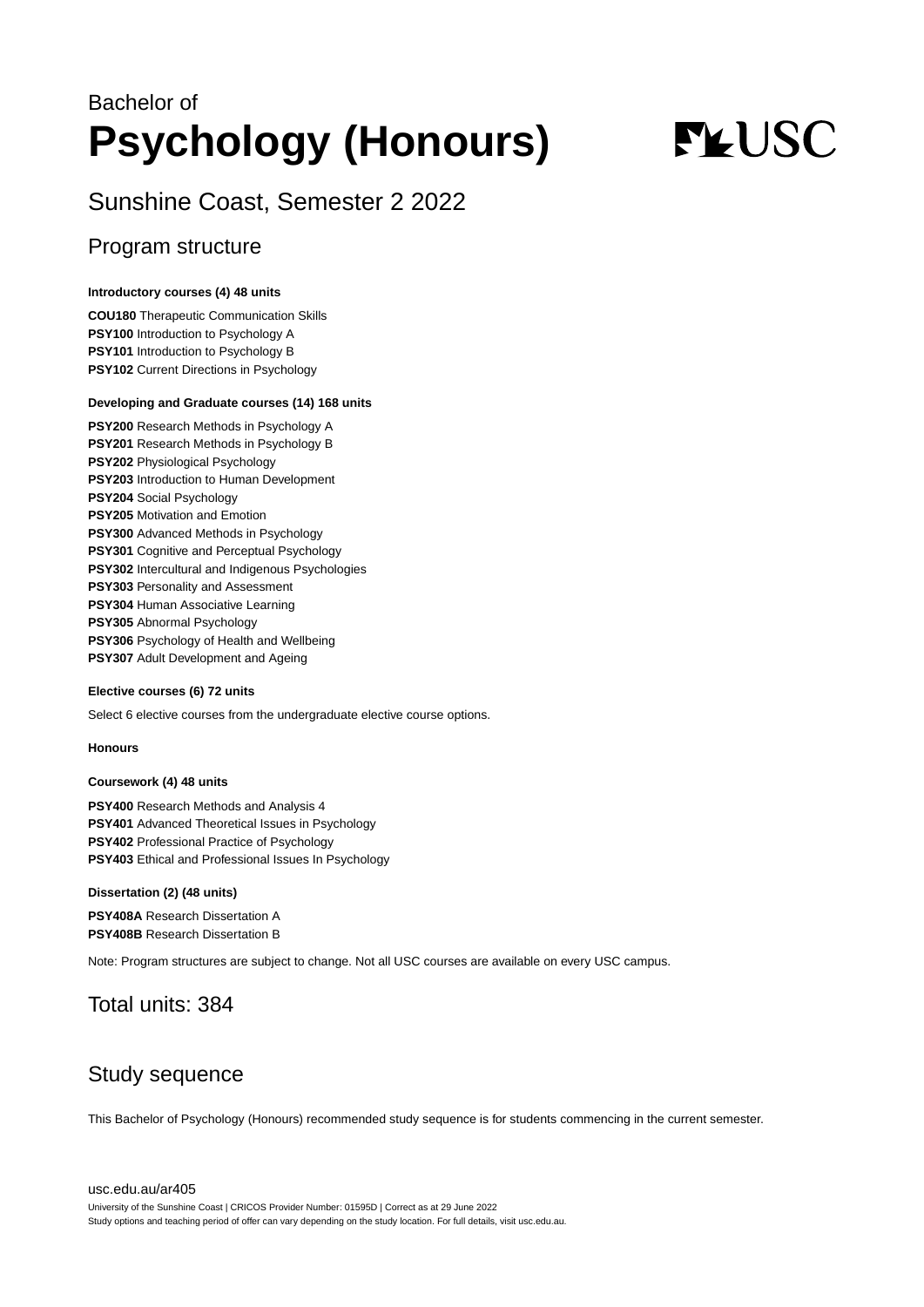#### **Year 1**

#### **Semester 2**

| <b>COURSE</b>                                  | SEMESTER OF OFFER<br>(SUNSHINE COAST) | <b>UNITS</b>      | <b>REQUISITES</b>                                                                                                                                                                   |
|------------------------------------------------|---------------------------------------|-------------------|-------------------------------------------------------------------------------------------------------------------------------------------------------------------------------------|
| <b>PSY101</b> Introduction to Psychology B     | • Semester 2                          | $12 \overline{ }$ |                                                                                                                                                                                     |
| <b>PSY102</b> Current Directions in Psychology | • Semester 1, Semester 2              | 12                | Pre:<br>Enrolled in Program AB101,<br>AB314, AB315, AB315, UC104,<br>AR111, AR302, AR374, AR364,<br>AR405, XU301, UU301, UU302,<br>XP601 or UP601<br>Co:<br><b>PSY100 or PSY101</b> |

PLUS select 2 elective courses from the undergraduate elective course options.

#### **Semester 1**

| <b>COURSE</b>                                  | SEMESTER OF OFFER<br>(SUNSHINE COAST) | <b>UNITS</b> | <b>REQUISITES</b>      |
|------------------------------------------------|---------------------------------------|--------------|------------------------|
| <b>PSY100</b> Introduction to Psychology A     | • Semester 1                          | 12           | Anti:<br><b>SCS101</b> |
| <b>COU180</b> Therapeutic Communication Skills | • Semester 1                          | 12           | Anti:<br><b>SCS180</b> |

PLUS select 2 elective courses from the undergraduate elective course options.

#### **Year 2**

#### **Semester 2**

| <b>COURSE</b>                                  | SEMESTER OF OFFER<br>(SUNSHINE COAST) | <b>UNITS</b> | <b>REQUISITES</b>         |
|------------------------------------------------|---------------------------------------|--------------|---------------------------|
| <b>PSY201</b> Research Methods in Psychology B | • Semester 2                          | 12           | Pre:<br>PSY100 and PSY101 |
| <b>PSY204 Social Psychology</b>                | • Semester 2                          | 12           | Pre:<br>PSY100 and PSY101 |
| <b>PSY205</b> Motivation and Emotion           | • Semester 2                          | 12           | Pre:<br>PSY100 and PSY101 |

PLUS select 1 elective course from the undergraduate elective course options.

#### **Semester 1**

| <b>PSY200</b> Research Methods in Psychology A | • Semester 1                          | 12    | Pre:              |  |
|------------------------------------------------|---------------------------------------|-------|-------------------|--|
| COURSE                                         | SEMESTER OF OFFER<br>(SUNSHINE COAST) | UNITS | <b>REQUISITES</b> |  |

#### [usc.edu.au/ar405](https://www.usc.edu.au/ar405)

University of the Sunshine Coast | CRICOS Provider Number: 01595D | Correct as at 29 June 2022

Study options and teaching period of offer can vary depending on the study location. For full details, visit usc.edu.au.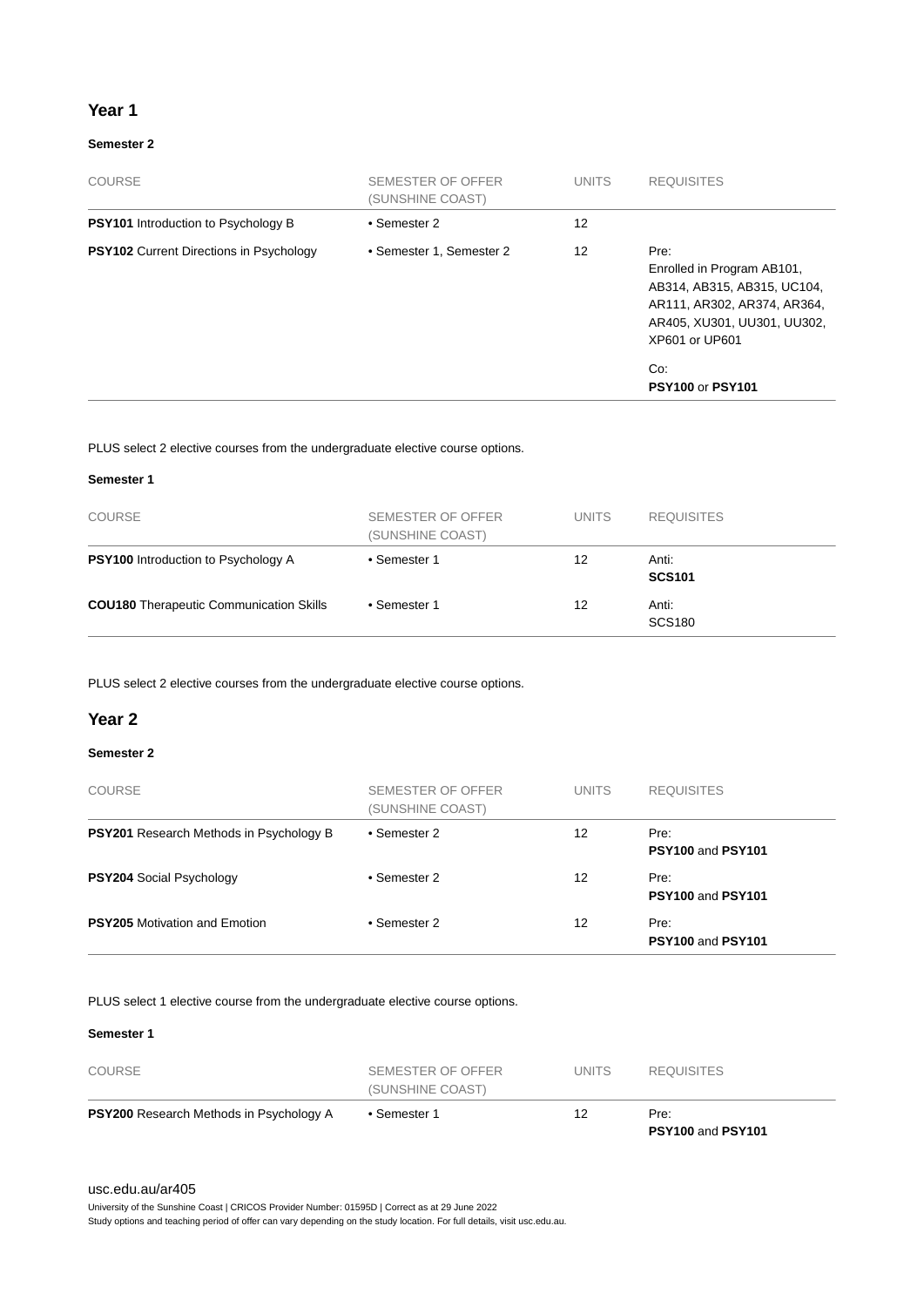| <b>PSY202</b> Physiological Psychology          | • Semester 1 | 12 | Pre:<br>PSY100 and PSY101 |
|-------------------------------------------------|--------------|----|---------------------------|
| <b>PSY203</b> Introduction to Human Development | • Semester 1 | 12 | Pre:<br>PSY100 and PSY101 |

PLUS select 1 elective course from the undergraduate elective course options.

#### **Year 3**

#### **Semester 2**

| <b>COURSE</b>                                     | SEMESTER OF OFFER<br>(SUNSHINE COAST) | <b>UNITS</b> | <b>REQUISITES</b>                                                                                  |
|---------------------------------------------------|---------------------------------------|--------------|----------------------------------------------------------------------------------------------------|
| <b>PSY301</b> Cognitive and Perceptual Psychology | • Semester 2                          | 12           | Pre:<br>PSY200 and PSY201                                                                          |
| PSY304 Human Associative Learning                 | • Semester 2                          | 12           | Pre:<br>(PSY200 and PSY201) or<br>(PSY200 and SCI110 and<br>enrolled in Program AE304 or<br>SE303) |
| <b>PSY305</b> Abnormal Psychology                 | • Semester 2                          | 12           | Pre:<br>PSY200 and PSY201                                                                          |
| <b>PSY307</b> Adult Development and Ageing        | • Semester 2                          | 12           | Pre:<br>PSY200 and PSY201                                                                          |

#### **Semester 1**

| <b>COURSE</b>                                              | <b>SEMESTER OF OFFER</b><br>(SUNSHINE COAST) | <b>UNITS</b>      | <b>REQUISITES</b>                                                                                  |
|------------------------------------------------------------|----------------------------------------------|-------------------|----------------------------------------------------------------------------------------------------|
| <b>PSY300</b> Advanced Methods in Psychology               | • Semester 1                                 | $12 \overline{ }$ | Pre:<br><b>PSY200 and PSY201</b>                                                                   |
| <b>PSY302</b> Intercultural and Indigenous<br>Psychologies | • Semester 1                                 | 12                | Pre:<br>PSY200 and PSY201                                                                          |
| <b>PSY303</b> Personality and Assessment                   | • Semester 1                                 | $12 \overline{ }$ | Pre:<br>PSY200 and PSY201                                                                          |
| <b>PSY306</b> Psychology of Health and Wellbeing           | • Semester 1                                 | 12                | Pre:<br>(PSY200 and PSY201) or<br>(PSY200 and SCI110 and<br>enrolled in Program AE304 or<br>SE303) |

#### **Year 4**

#### **Semester 2**

| <b>COURSE</b>                                     | SEMESTER OF OFFER<br>(SUNSHINE COAST) | <b>UNITS</b> | <b>REQUISITES</b>                                    |
|---------------------------------------------------|---------------------------------------|--------------|------------------------------------------------------|
| <b>PSY402</b> Professional Practice of Psychology | • Semester 2                          | 12           | Pre:<br>Enrolled in Program AR403,<br>AR405 or AR645 |

#### [usc.edu.au/ar405](https://www.usc.edu.au/ar405)

University of the Sunshine Coast | CRICOS Provider Number: 01595D | Correct as at 29 June 2022

Study options and teaching period of offer can vary depending on the study location. For full details, visit usc.edu.au.